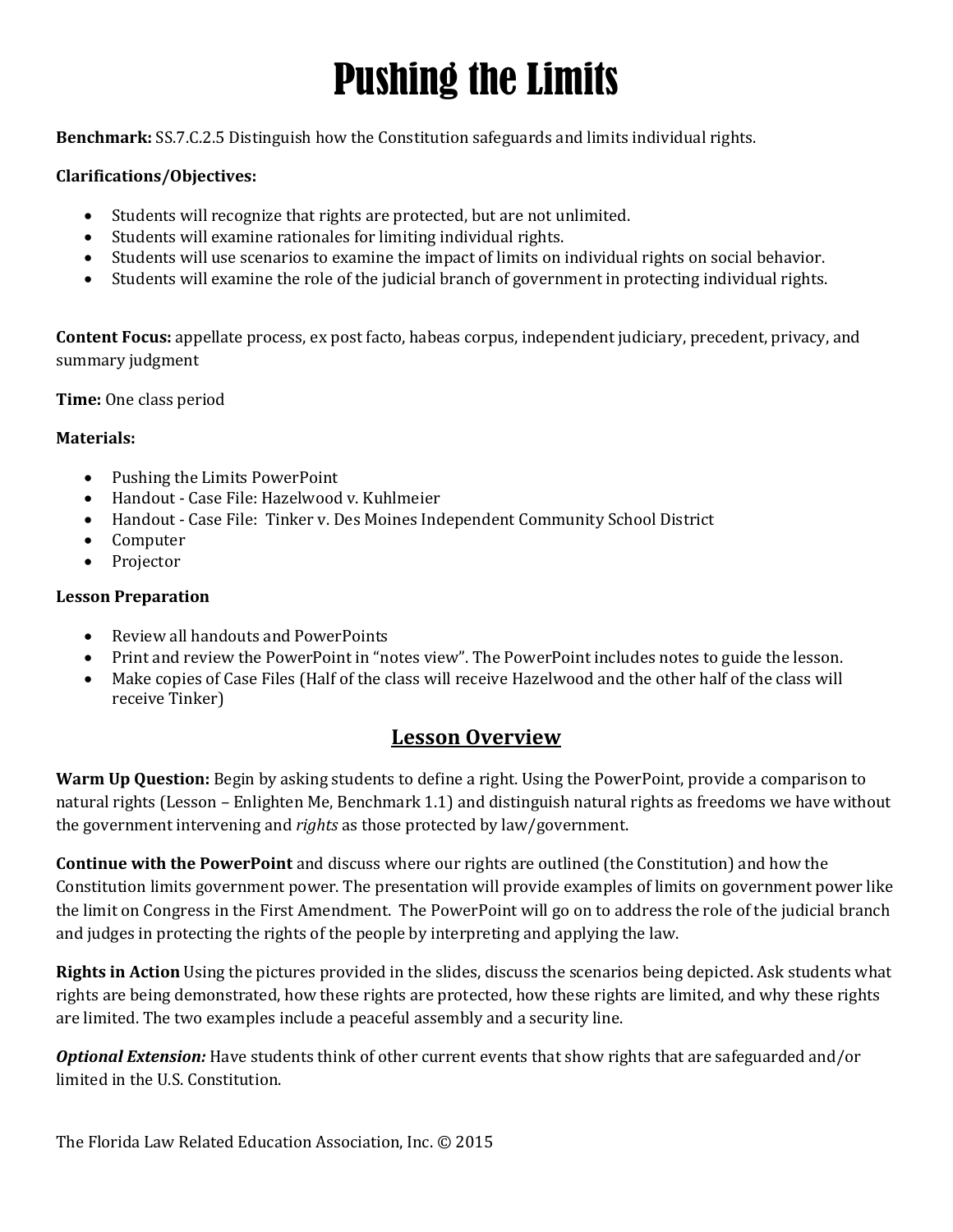**Distribute the Case File Handouts.** Explain to students that we are now going to look at two school scenarios that went to the highest court in the United States, the Supreme Court. Divide the class into 4 or 6 groups (depending on the size of your class; it is ideal to have 5 students, or an odd number). Give half of the groups the facts of the case for Tinker, and give the other half of the groups the facts for Hazelwood. Have the students work through the First Amendment and facts together. They should try to come to a consensus on their answer to the question before the court.

**Debrief the activity** using the PowerPoint. Discuss each case and have the students answer the question before the court in a whole group discussion. After both cases have been discussed, have students identify which case safeguards individual rights and which case limits individual rights. Distinguish between constitutional safeguards of rights and limits on rights. The PowerPoint will also highlight terms found in the content focus related to the limits placed on government.

**Check for Understanding** The final slide will include a question from the End of Course Exam Item Specifications book. Have the students independently write down their answer and ask student to explain how they made their decision.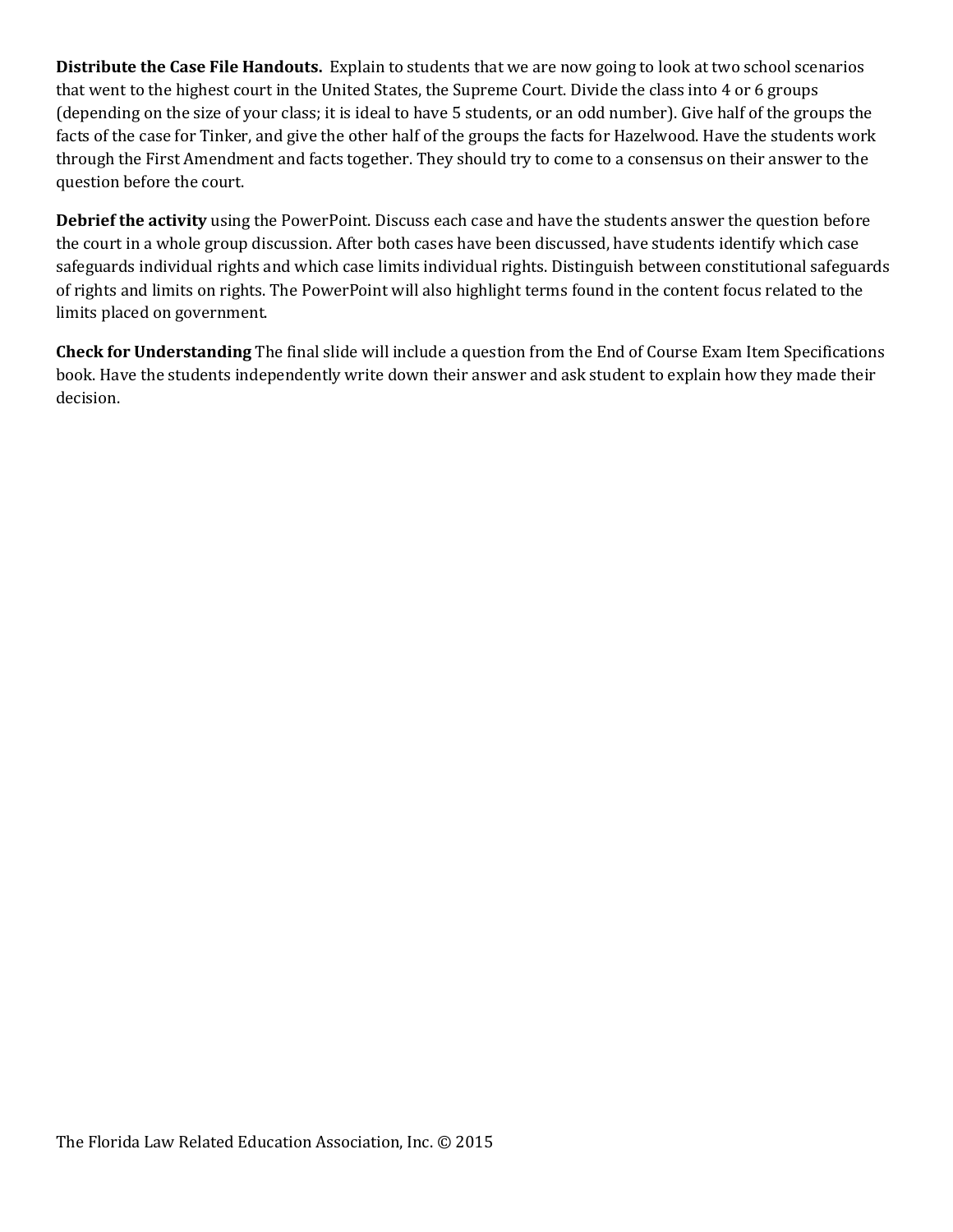# Case File:

### **Hazelwood Sch. Dist. v. Kuhlmeier**

# *The Case of the School Newspaper*

# **First Amendment to the U.S. Constitution:**

"Congress shall make no law respecting the establishment of religion, or prohibiting the free exercise thereof; or abridging the freedom of speech, or of the press; or the right of the people to peaceably assemble, and to petition the Government for a redress of grievances."

# **Facts of the Case:**

Students enrolled in the Journalism II class at Hazelwood East High School were responsible for writing and editing the school's paper The Spectrum. Two of the articles submitted for publication in the final edition of the paper contained stories on divorce and teenage pregnancy. The divorce article featured a story about a girl who blamed her father's actions for her parents' divorce. The teenage pregnancy article featured stories in which pregnant students at Hazelwood East shared their experiences.

To ensure their privacy, the girls' names were changed in the article. The school principal felt that the subjects of these two articles were inappropriate. He concluded that journalistic fairness required that the father in the divorce article be informed of the story and be given an opportunity to comment. He also stated his concerns that simply changing the names of the girls in the teenage pregnancy article may not be sufficient to protect their anonymity and that this topic may not be suitable for the younger students. As a result, he prohibited these articles from being published in the paper.

Because there was no time to edit the paper if it were to go to press before the end of the school year, entire pages were eliminated. The student journalists then brought suit to the U.S. District Court for the Eastern District of Missouri, alleging that their First Amendment rights to freedom of speech had been violated.

The U.S. District Court concluded that they were not. The students appealed to the U.S. Court of Appeals for the Eighth Circuit, which reversed the ruling, stating that the students' rights had been violated. The school appealed to the U.S. Supreme Court, which granted certiorari.

#### **Question:**

Did the principal's deletion of the articles violate the students' rights under the First Amendment?

The Florida Law Related Education Association, Inc. © 2015